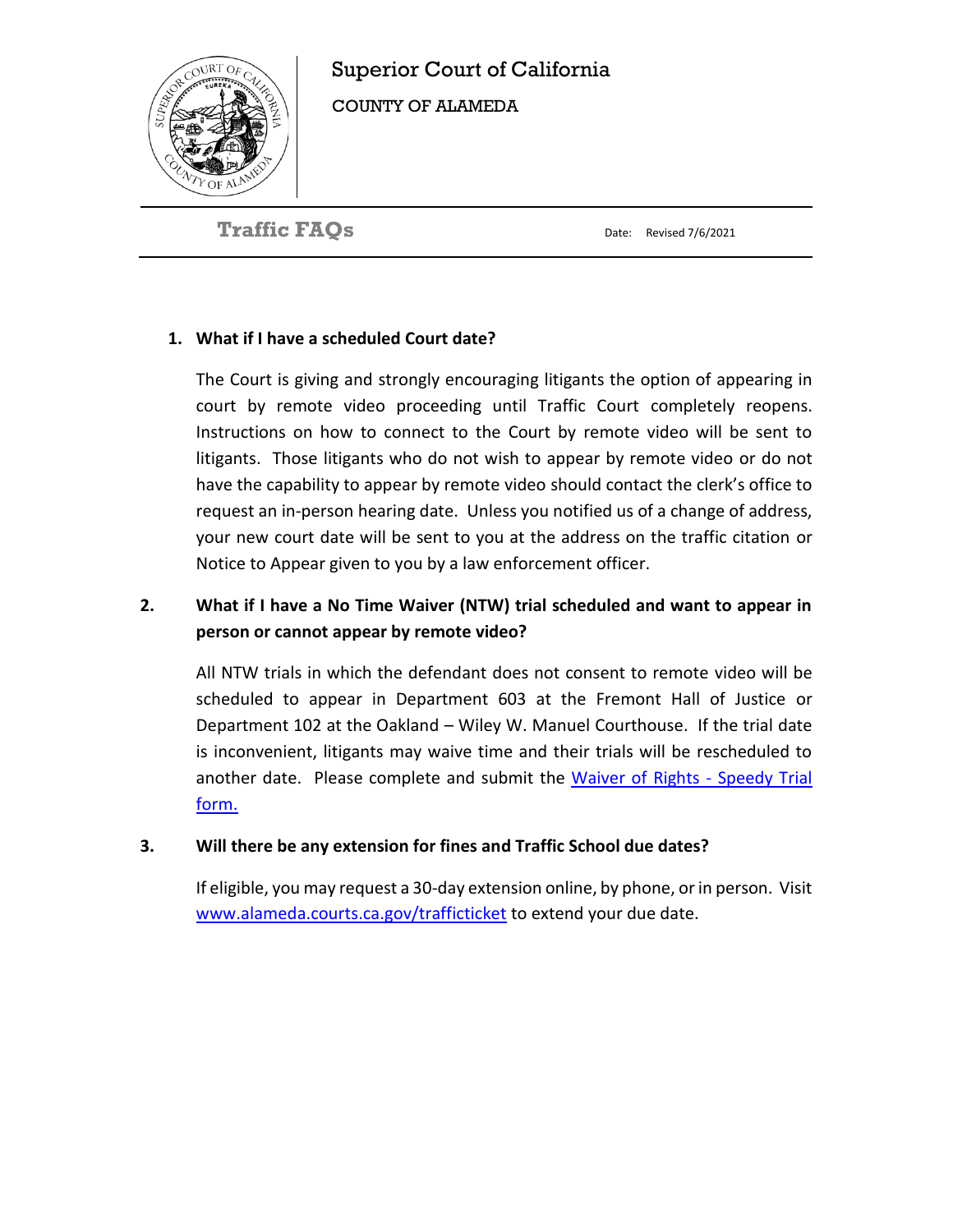### **4. How Can I Get My Driver's License Hold Lifted?**

If your driving privilege was suspended due to the failure to appear at a court hearing or because of a failure to pay a fine, you may contact the Court to schedule an appearance.

- Wiley W. Manuel Courthouse 661 Washington Street, Oakland, CA 94607 (510) 627-4700
- Fremont Hall of Justice 39439 Paseo Padre Parkway, Fremont, CA 94538 (510) 818-7500
- East County Hall of Justice 5151 Gleason Drive, Dublin, CA 94568 (925) 227-6700

## **5. What if I get a new citation instructing me to appear in court?**

You may contact the Court to request a remote video appearance. If you wish to appear in court in person, your court date will be scheduled after January 2, 2022.

#### **6. How can I waive time so that I can reschedule my trial date to another day?**

Forms to request to waive time can be obtained at [Waiver of Rights -](http://www.alameda.courts.ca.gov/Resources/Documents/Traffic%20Waiver%20-%20Speedy%20Trial%20Rev.%202020%204%2016.pdf) Speedy Trial, and can be mailed, submitted to [Asktraffic@alameda.courts.ca.gov](mailto:Asktraffic@alameda.courts.ca.gov) or returned to the Court's drop box at any of the following courthouses:

- Wiley W. Manuel Courthouse 661 Washington Street, Oakland, CA 94607
- Fremont Hall of Justice 39439 Paseo Padre Parkway, Fremont, CA 94538
- East County Hall of Justice 5151 Gleason Drive, Dublin, CA 94568

### **7. Are there any alternatives available for my trial?**

Yes. Alameda County Superior Court Emergency Local Rule 4.115 has temporarily reduced bail in infraction matters to \$0. Therefore, anyone with a pending trial may elect to proceed with the trial by way of a Trial by Written Declaration, without being required to post any monetary amount of bail.

Litigants who do not wish to have a Trial by Written Declaration and do not wish to waive time are encouraged to consent to having their trials conducted by way of remote video. This will allow litigants to appear at trial from the comfort of their own homes without the need to be present in the courtroom.